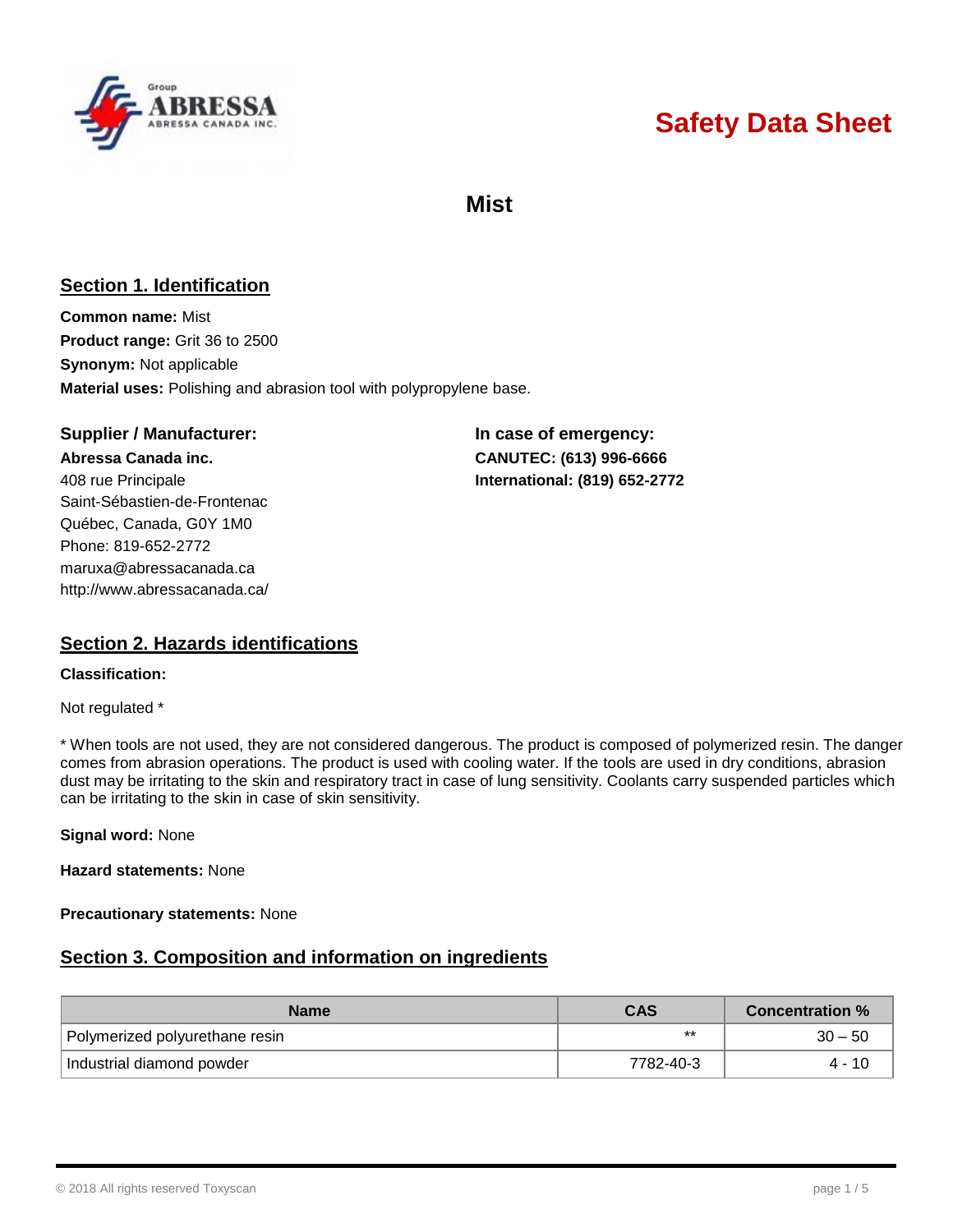# **Section 4. First aid measures**

### **Description of first aid if required:**

Move out of dangerous area. Consult a physician. Show this safety data sheet to the doctor in attendance.

#### **Eye contact:**

If irritation develops after exposure to dusts and / or abrasion fluids, immediately flush eyes with plenty of water.

#### **Skin contact:**

If irritation develops after exposure to dusts and / or abrasion fluids, wash skin immediately with plenty of soap and water.

#### **Inhalation:**

Move the conscious victim to fresh air.

#### **Ingestion:**

Highly unlikely. However, if the product is ingested, DO NOT induce vomiting.

#### **Indication of immediate medical attention and special treatment needed, if necessary:**

Do not give anything by mouth to an unconscious victim. DO NOT induce vomiting.

#### **Most important acute symptoms and effects:**

Abrasion particles can irritate skin and eyes. Not likely, but may irritate the gastric tract. May irritate the respiratory tract if the product is used without cooling water.

#### **Most important chronic symptoms and effects:**

None known

### **Section 5. Fire fighting measures**

#### **Flammability of the product:**

The polypropylene base may ignite or melt at very high temperatures.

**Flash point:** N/A **Auto-ignition temperature:** N/A **Products of combustion:** Carbon oxides **Special protective actions for fire-fighters:**

Wear self-contained breathing apparatus and appropriate protective clothing.

#### **Suitable extinguishing media:**

Use means of extinction the most suited to the surrounding materials.

### **Section 6. Accidental release measures**

**Personal precautions, protective equipment and emergency procedures: For non emergency personnel:** Not applicable **For emergency personnel:** Not applicable

**Environmental precautions:**

Do not let product enter drains

# **Methods and material for containment and cleaning up:**

Use appropriate tools to put the spilled solid in a convenient waste disposal container.

## **Section 7. Handling and storage**

### **Precautions in Handling:**

Follow the usual safety standards during abrasion operations to avoid mechanical damage from abrasive particles.

**Precautions in Storage:** Store in a cool, dry, well-ventilated area.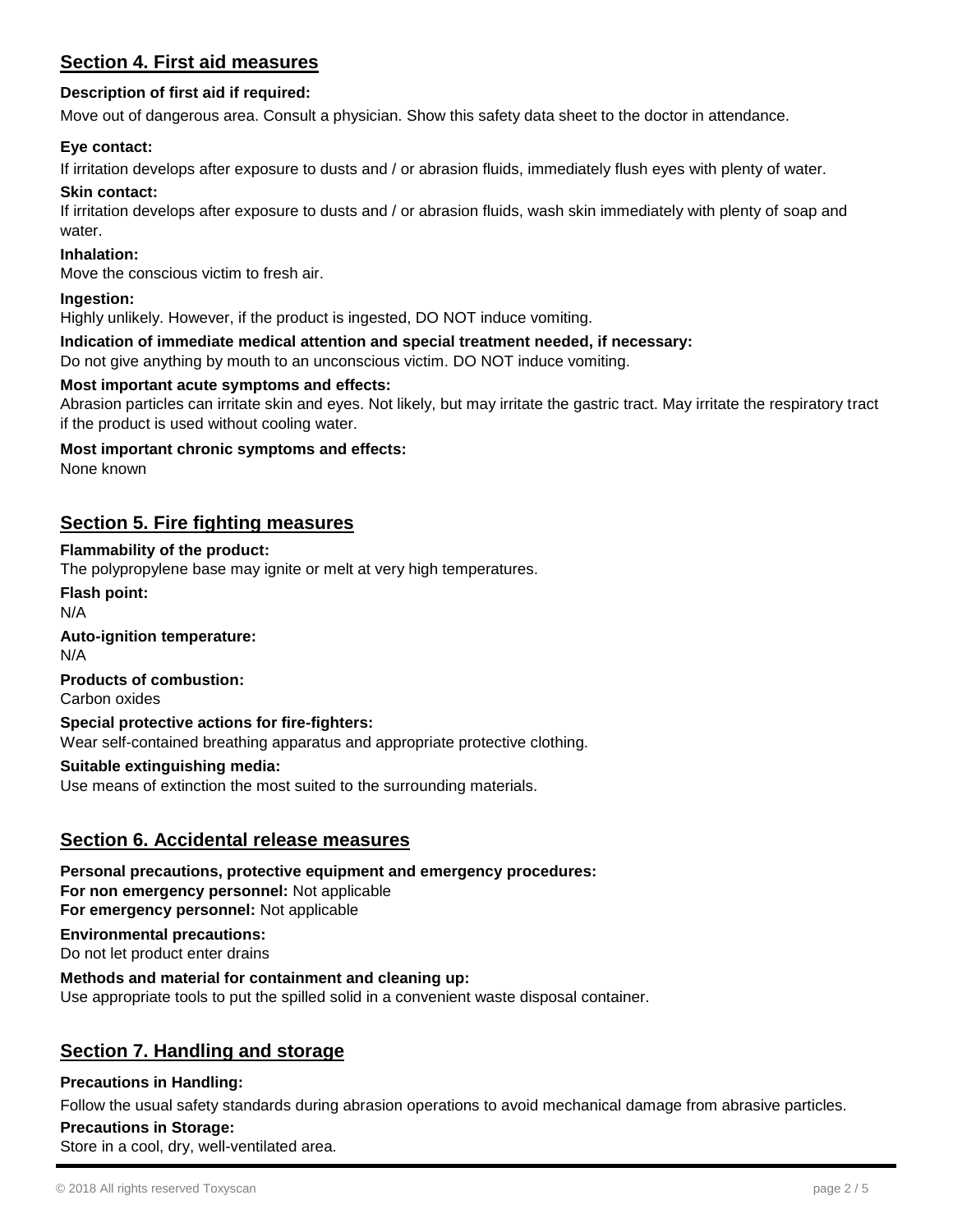# **Section 8. Exposure Controls, Personal Protections**

### **Control parameters:**

| <b>Component</b>             | <b>CAS</b> | Value      | <b>Control</b><br>parameters | <b>Basis</b> |
|------------------------------|------------|------------|------------------------------|--------------|
| Industrial diamond<br>powder | 7782-40-3  | <b>PEL</b> | 15 mg/m $3$                  | <b>OSHA</b>  |
|                              |            | <b>TLV</b> | 10 mg/m $3$                  | <b>ACGIH</b> |

### **Engineering controls:**

Use with water to cool and clean the stone.

### **Personal protective equipment:**

**Eyes:** Wear safety glasses.

Skin/body: Wear a lab coat or any other appropriate protective clothing.

**Respiratory:** If ventilation is insufficient, choose appropriate respiratory protection according to levels and duration of exposure.

**Hands:** Wear chemical resistant protective gloves.

# **Section 9. Physical and chemical properties**

**Physical state:** Solid **Color:** Variable according to components. **Odour:** Not available **Melting point/Freezing point:** Data not available **Boiling point:** Data not available **Appearance:** Solid **Flash point:** Data not available **Auto-ignition temperature:** Data not available **pH:** Data not available **Solubility:** Not available **Density:** Data not available

## **Section 10. Stability and reactivity**

**Chemical reactivity:** This product is stable under normal conditions of use and storage. **Possibility of hazardous reactions:** Not applicable. **Reactivity conditions:** None **Incompatible materials:** None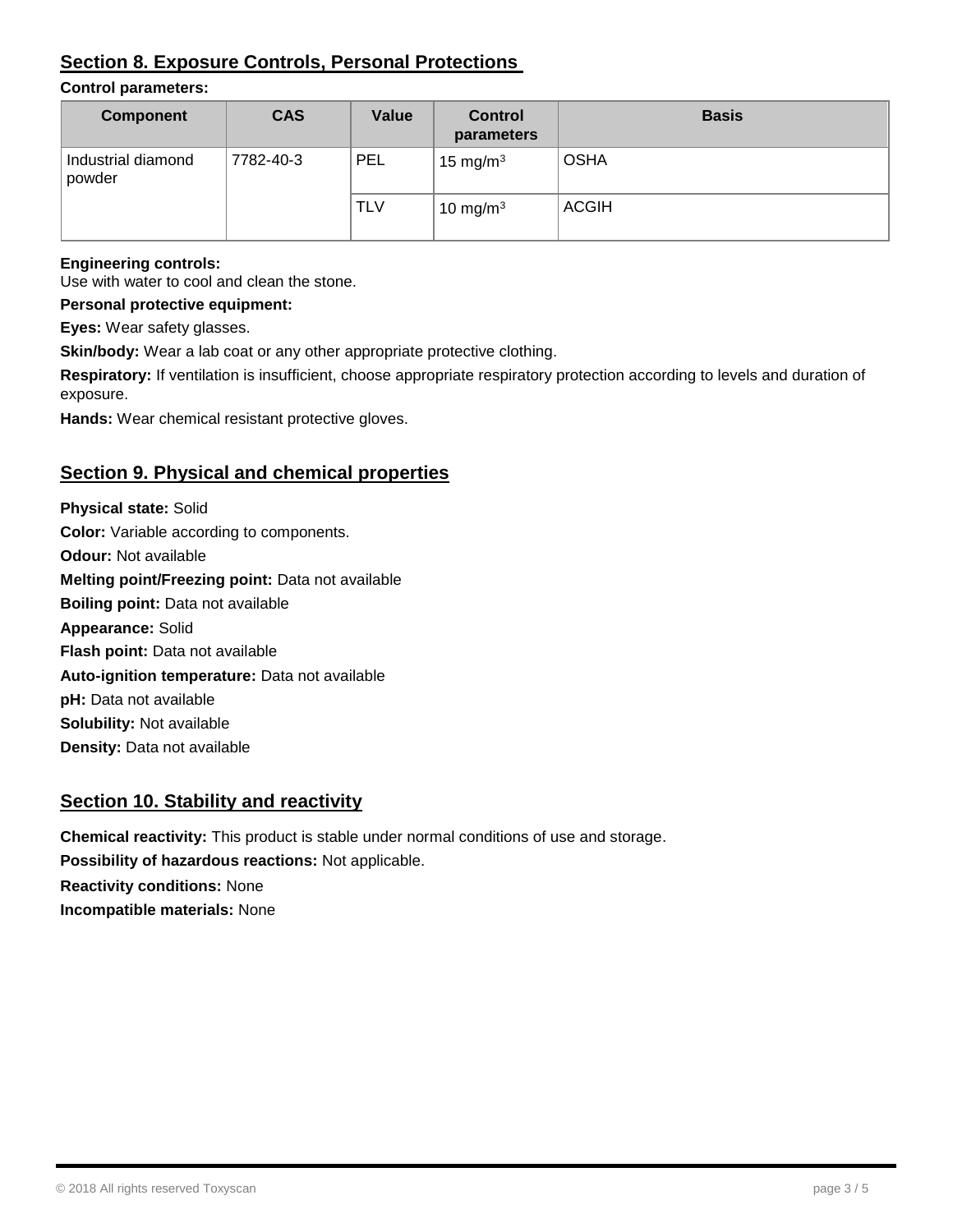# **Section 11. Toxicological information**

### **Acute toxicity:**

| <b>Component</b>                                                | <b>CAS</b> | Value                               |  |  |
|-----------------------------------------------------------------|------------|-------------------------------------|--|--|
| Industrial diamond powder                                       | 7782-40-3  | $DL_{50}$ Oral: Mouse = 10000 mg/kg |  |  |
| <b>Skin corrosion/irritation:</b><br>Not applicable             |            |                                     |  |  |
| Serious eye damage/irritation:<br>Not applicable                |            |                                     |  |  |
| <b>Respiratory or skin sensitisation:</b><br>Not applicable     |            |                                     |  |  |
| Gem cell mutagenicity:<br>Not applicable                        |            |                                     |  |  |
| Carcinogenicity:<br>Not applicable                              |            |                                     |  |  |
| <b>Reproductive toxicity:</b><br>Not applicable                 |            |                                     |  |  |
| <b>STOT- Single exposure:</b><br>Not applicable                 |            |                                     |  |  |
| STOT- repeated exposure:<br>Not applicable                      |            |                                     |  |  |
| <b>Aspiration hazard:</b><br>Not applicable                     |            |                                     |  |  |
| Information on likely route of exposure:<br>Not applicable      |            |                                     |  |  |
| <b>Section 12. Ecological information</b>                       |            |                                     |  |  |
| Ecological data for aquatic environments:<br>Data not available |            |                                     |  |  |
| Persistence and degradability:<br>Data not available            |            |                                     |  |  |

**Bioaccumulative potential:** Data not available

**Mobility in soil:** Data not available

**Other adverse effects:** Data not available

# **Section 13. Disposal considerations**

#### **Waste disposal:** Dispose of this product in accordance with applicable federal, state and local laws.

# **Section 14. Transportation information**

No TDG/DOT/IMDG/IATA Classification